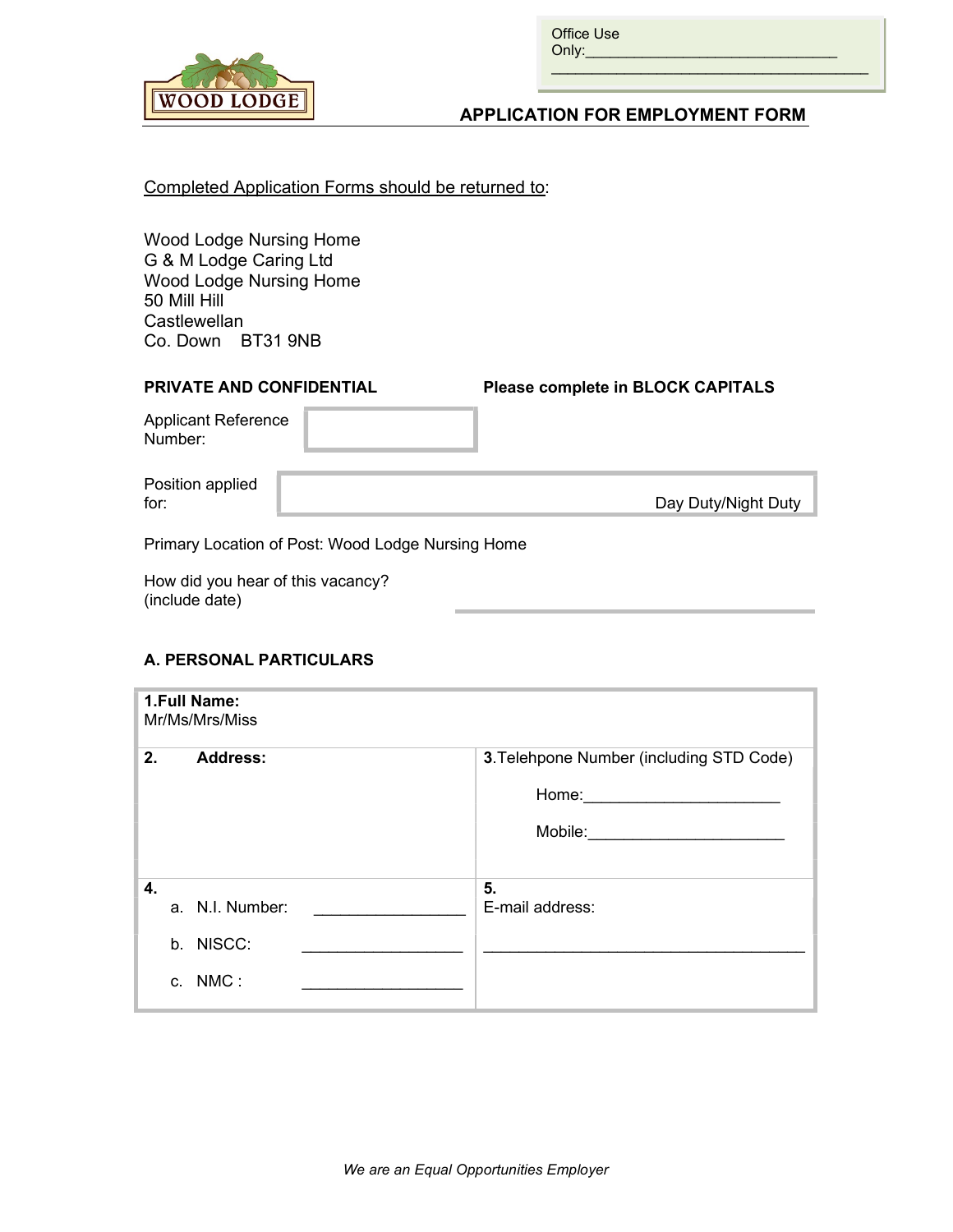

### B. EDUCATION AND QUALIFICATIONS AND TRAINING

QUALIFICATIONS: Please give details of examinations attempted and results (including any examinations failed)

| Name(s) and Address(es) | Dates |    | Subject/Courses | Examination Result/                        |  |
|-------------------------|-------|----|-----------------|--------------------------------------------|--|
| of School(s)/College(s) | From  | To | Studied & Level | Grade (include any<br>examinations failed) |  |
|                         |       |    |                 |                                            |  |
|                         |       |    |                 |                                            |  |
|                         |       |    |                 |                                            |  |
|                         |       |    |                 |                                            |  |
|                         |       |    |                 |                                            |  |
|                         |       |    |                 |                                            |  |

FURTHER AND HIGHER EDUCATION: Please give details of all further and higher education since leaving school including training courses and details of qualifications

| University/College/                                                                                                                 | <b>Dates</b> |    | Subjects Studied | Qualifications |
|-------------------------------------------------------------------------------------------------------------------------------------|--------------|----|------------------|----------------|
| Institute Attended                                                                                                                  | From         | To | Type of Training | Obtained       |
|                                                                                                                                     |              |    |                  |                |
|                                                                                                                                     |              |    |                  |                |
|                                                                                                                                     |              |    |                  |                |
|                                                                                                                                     |              |    |                  |                |
|                                                                                                                                     |              |    |                  |                |
|                                                                                                                                     |              |    |                  |                |
|                                                                                                                                     |              |    |                  |                |
| PROFESSIONAL ASSOCIATIONS: Please state whether you are a member of any technical or<br>professional association, and if so, which: |              |    |                  |                |

FOREIGN LANGUAGES: Please list any foreign languages you speak and your level of competence, both oral and written:

| <b>Training Course</b> | <b>Course Provider</b> | Date Completed |
|------------------------|------------------------|----------------|
|                        |                        |                |
|                        |                        |                |
|                        |                        |                |
|                        |                        |                |
|                        |                        |                |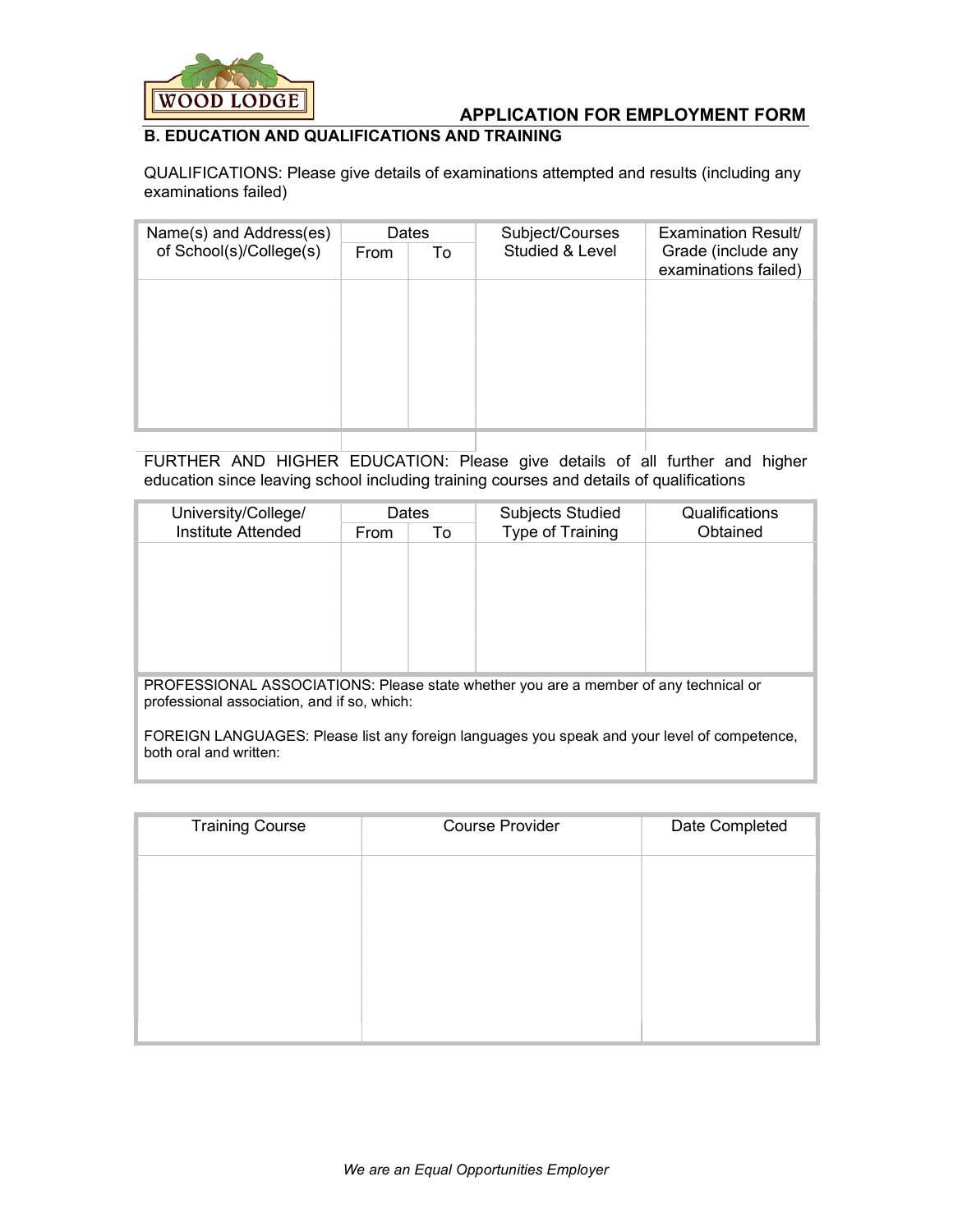

### C. EMPLOYMENT HISTORY

Please all companies you have worked for, starting with the most recent:

| Name(s) and Address(es) | Dates |    | Position Held/     | Salary | Reason for |
|-------------------------|-------|----|--------------------|--------|------------|
| of Employer(s)          | From  | To | <b>Main Duties</b> |        | Leaving    |
|                         |       |    |                    |        |            |
|                         |       |    |                    |        |            |
|                         |       |    |                    |        |            |
|                         |       |    |                    |        |            |
|                         |       |    |                    |        |            |
|                         |       |    |                    |        |            |
|                         |       |    |                    |        |            |
|                         |       |    |                    |        |            |
|                         |       |    |                    |        |            |
|                         |       |    |                    |        |            |
|                         |       |    |                    |        |            |
|                         |       |    |                    |        |            |

### Gaps in employment

| From | To | Please give details of and provide explanation for any time you were not<br>working. |
|------|----|--------------------------------------------------------------------------------------|
|      |    |                                                                                      |
|      |    |                                                                                      |
|      |    |                                                                                      |
|      |    |                                                                                      |
|      |    |                                                                                      |
|      |    |                                                                                      |

### D. DISCLOSURES

| <b>INVESTIGATIONS/REPORTS</b>                                                              |  |  |
|--------------------------------------------------------------------------------------------|--|--|
| 1. Have you ever been the subject of an Adult or Child Abuse investigation or been         |  |  |
| previously referred to the Independent Safeguarding Authority/DBS as a result of           |  |  |
| misconduct involving a child or a vulnerable adult? YES<br>NΟ                              |  |  |
| 2. Have you ever been reported to NMC/NISCC? YES L<br>N <sub>O</sub>                       |  |  |
| <b>CONVICTIONS/OFFENCES</b>                                                                |  |  |
| Due to the services provided the majority of posts within the company are governed by the  |  |  |
| Protection of Children & Vulnerable Adults (NI) Order 2003 and the Rehabilitation of       |  |  |
| Offenders (Exceptions) Order NI 1979. Disclosures of offences will not automatically debar |  |  |
| you from applying for the post.                                                            |  |  |
| Do you have any convictions that are not "protected" as defined by the Rehabilitation of   |  |  |
| Offenders (Northern Ireland) Order 1978, as amended in 2014? YES                           |  |  |
| Corriewood have a policy on the recruitment of ex-offenders.                               |  |  |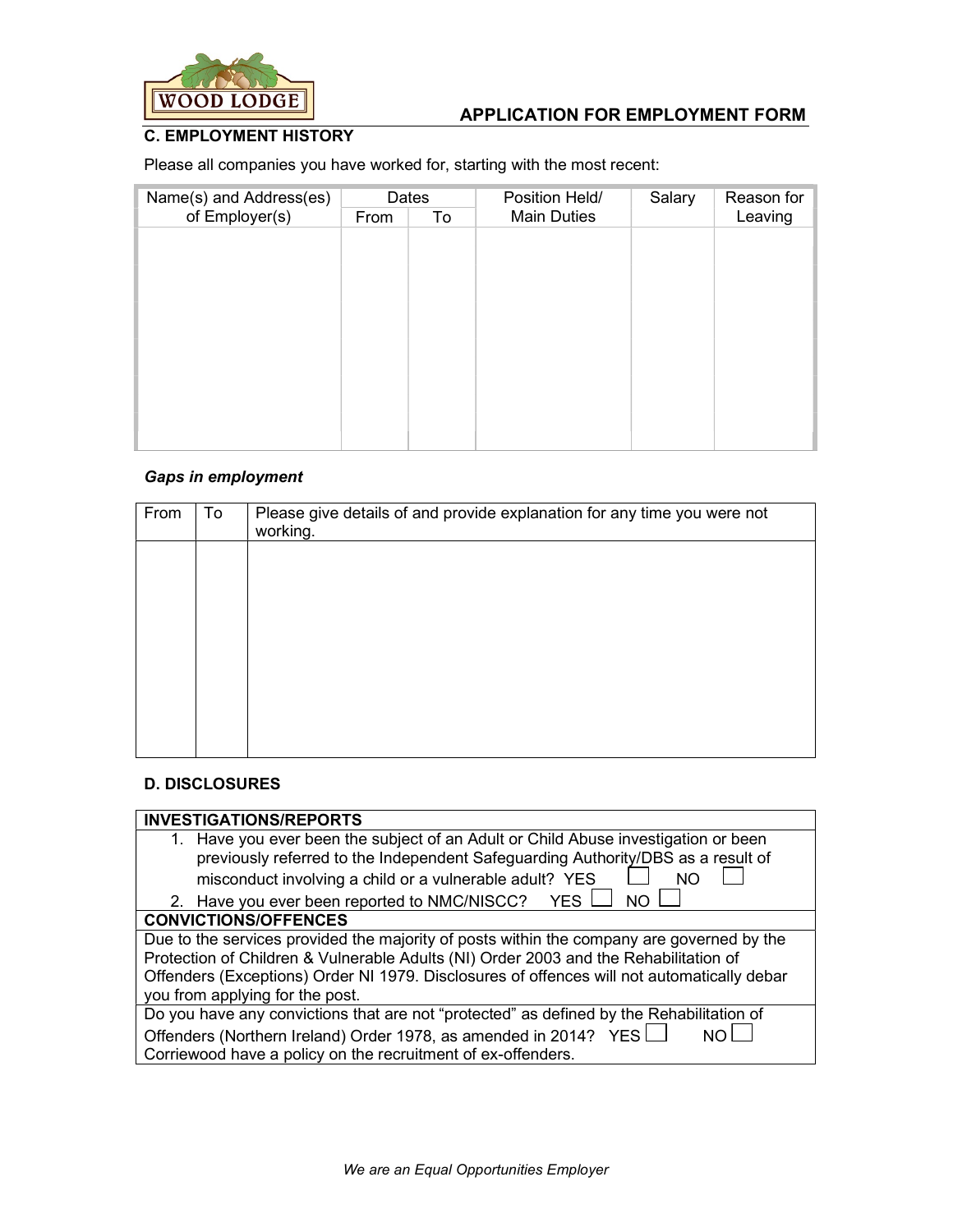

### E. SUPPLEMENTRY INFORMATION

Please give details of experience, skill or achievements which you feel may be relevant in your application for employment. (Continue on separate sheet if necessary).

| Do you have other work commitments which might limit your working<br>hours?                      | Yes / No |
|--------------------------------------------------------------------------------------------------|----------|
| How much notice are you required to give to leave your present<br>employment?                    |          |
| Can you provide evidence to prove you are eligible to work in the UK?<br>Please provide details: |          |
| Do you have a current full driving licence?                                                      | Yes / No |
| Does your licence have any current endorsements?                                                 | Yes / No |
| If Yes, please give further information:                                                         |          |
|                                                                                                  |          |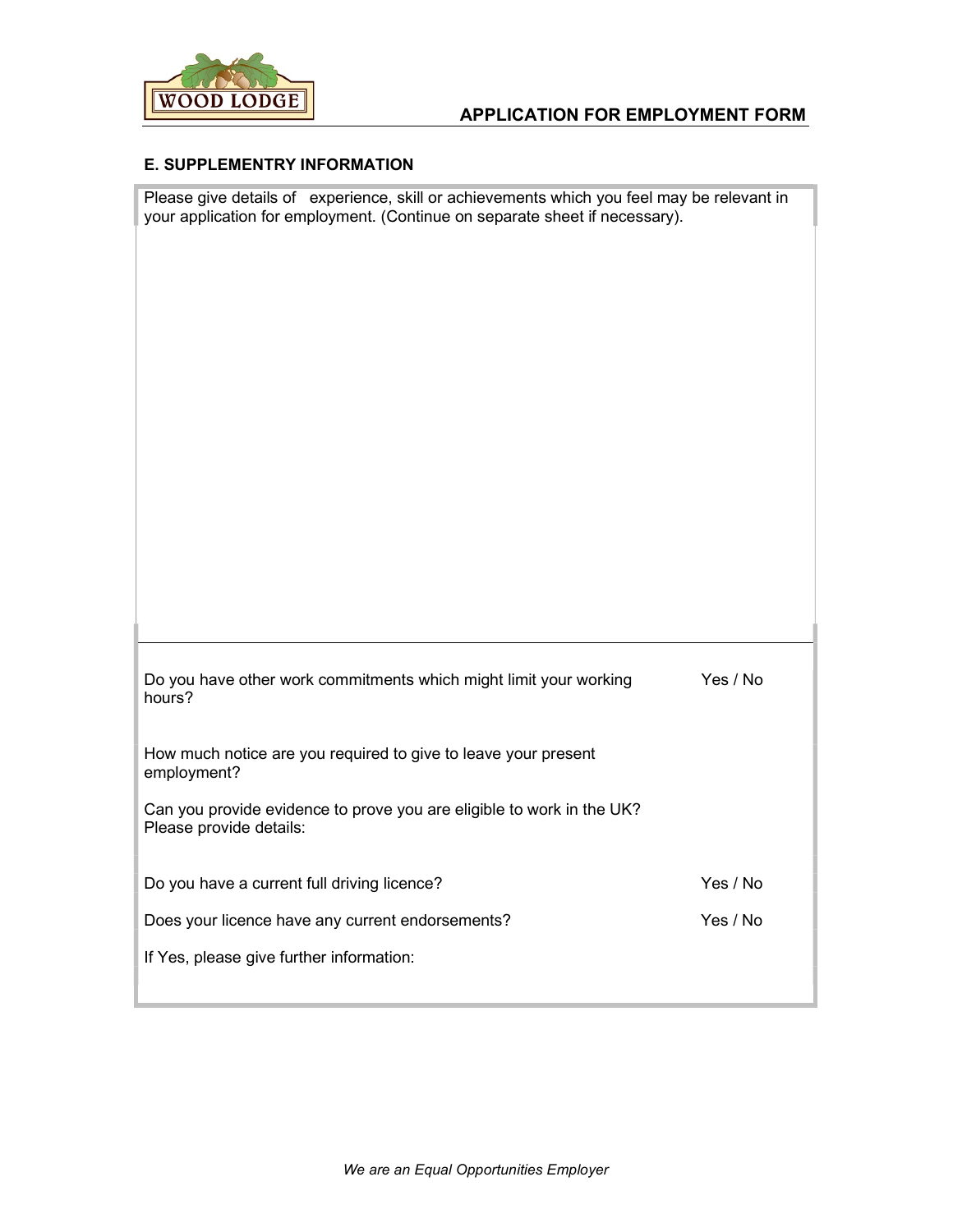

#### F. REFERENCES

Please provide the names of two referees which must include your present/most recent employer. Nurse applications must give 2 employment references. Relatives should not be named as referees.

Can we approach your present/most recent employer? Yes / No

(Tick in box if you do not wish your employer to be contacted before an offer of employment is made)

| Name, Position, Address and Telephone<br>Number | Name, Position, Address and Telephone<br>Number |
|-------------------------------------------------|-------------------------------------------------|
|                                                 |                                                 |
|                                                 |                                                 |
|                                                 |                                                 |
|                                                 |                                                 |
|                                                 |                                                 |
|                                                 |                                                 |
|                                                 |                                                 |
|                                                 |                                                 |